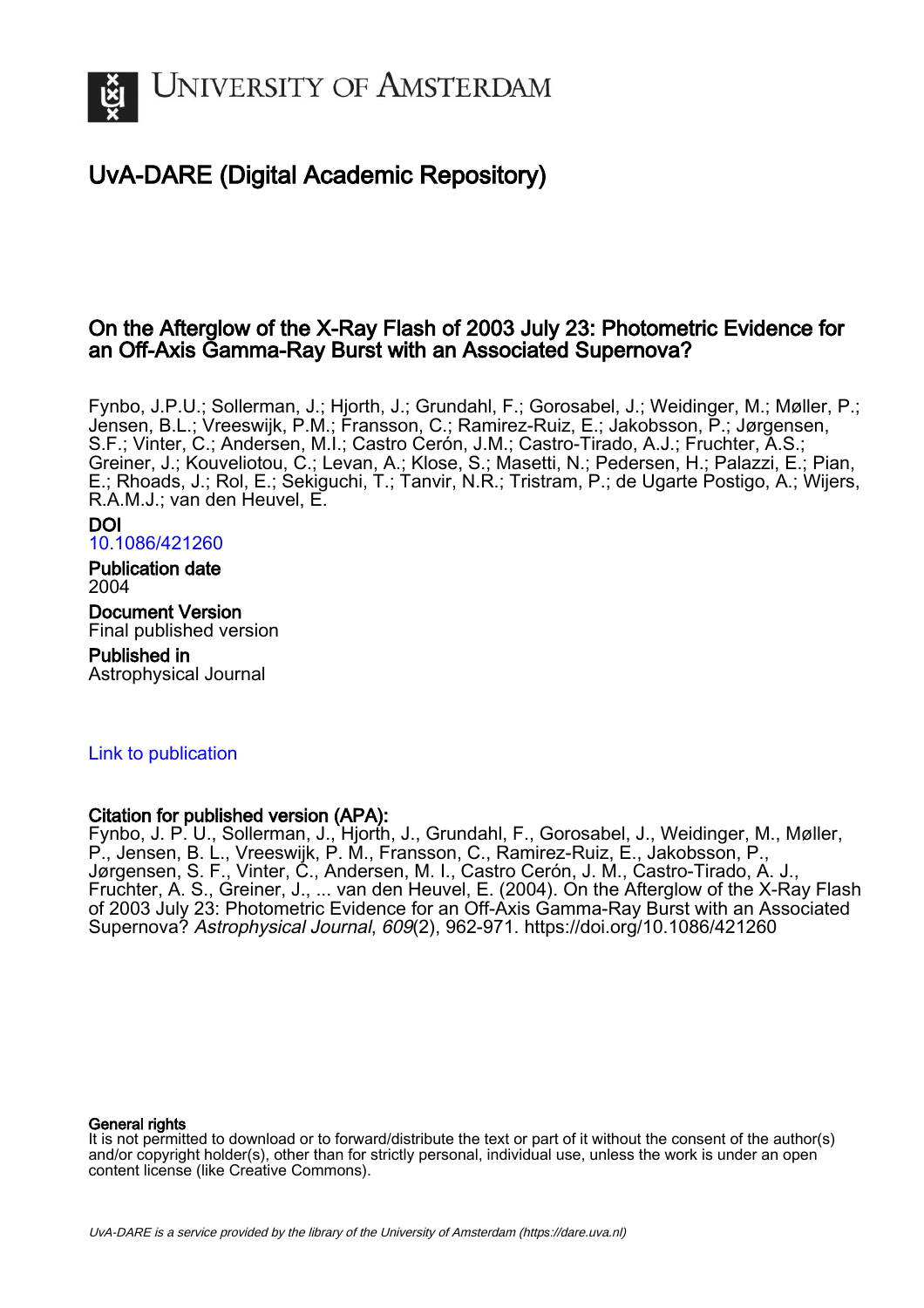## ON THE AFTERGLOW OF THE X-RAY FLASH OF 2003 JULY 23: PHOTOMETRIC EVIDENCE FOR AN OFF-AXIS GAMMA-RAY BURST WITH AN ASSOCIATED SUPERNOVA?<sup>1</sup>

J. P. U. Fynbo,<sup>2,3</sup> J. Sollerman,<sup>4</sup> J. Hjorth,<sup>3</sup> F. Grundahl,<sup>2,3</sup> J. Gorosabel,<sup>5,6</sup> M. Weidinger,<sup>2,7</sup> P. Møller,<sup>7</sup> B. L. Jensen,<sup>3</sup>

P. M. Vreeswijk,<sup>8</sup> C. Fransson,<sup>4</sup> E. Ramirez-Ruiz,<sup>9</sup> P. Jakobsson,<sup>3</sup> S. F. Jørgensen,<sup>3</sup> C. Vinter,<sup>3</sup> M. I. Andersen,<sup>10</sup>

J. M. Castro Cerón, <sup>6</sup> A. J. Castro-Tirado, <sup>5</sup> A. S. Fruchter, <sup>6</sup> J. Greiner, <sup>11</sup> C. Kouveliotou, <sup>12</sup> A. Levan, <sup>13</sup>

S. KLOSE,<sup>14</sup> N. MASETTI,<sup>15</sup> H. PEDERSEN,<sup>3</sup> E. PALAZZI,<sup>16</sup> E. PIAN,<sup>17,17</sup> J. RHOADS,<sup>6</sup> E. Rol,<sup>15</sup> T. Sekiguchi,<sup>18</sup>

N. R. Tanvir,<sup>19</sup> P. Tristram,<sup>20</sup> A. de Ugarte Postigo,<sup>6</sup> R. A. M. J. Wijers,<sup>15</sup> and E. van den Heuvel<sup>15</sup>

Received 2004 February 11; accepted 2004 March 23

## ABSTRACT

We present optical and near-infrared follow-up observations of the X-ray flash (XRF) of 2003 July 23. Our observations in the R band cover the temporal range from 4.2 hr to 64 days after the high-energy event. We also present the results of multicolor imaging extending to the K band on three epochs. The light curve of the R-band afterglow the first week after the burst is similar to the light curve for long-duration gamma-ray bursts (GRBs), i.e., a broken power law with a late time slope of  $\alpha \approx 2.0$  ( $F_\nu \propto t^{-\alpha}$ ). Furthermore, the spectral energy distribution (SED) has a power-law  $(F_\nu \propto \nu^{-\beta})$  shape with slope  $\beta \approx 1.0$ . However, the decay slope at  $t < 1$  day is shallow, consistent with zero. This is in qualitative agreement with the prediction that XRFs are off-axis classical GRBs. After the first week there is a strong bump in the light curve, which peaks at around 16 days. The SED after the peak becomes significantly redder. We discuss the possible interpretations of this bump and conclude that an underlying supernova is the most likely explanation since no other model appears consistent with the evolution of the SED. Finally, we present deep spectroscopy of the burst both in the afterglow and in the bump phase. A firm upper limit of  $z = 2.3$  is placed on the redshift of XRF 030723 from the lack of Ly $\alpha$  forest lines in the spectrum of the afterglow. The lack of significant absorption and emission lines in either of the two spectra excludes a spectroscopic redshift determination.

Subject headings: cosmology: observations — gamma rays: bursts — supernovae: general — X-rays: individual (XRF 030723)

#### 1. INTRODUCTION

X-ray flashes (XRFs) are transient sources of X-ray photons that are distributed isotropically on the sky. Their existence as a class with a different nature than X-ray bursters in the Galaxy was first put forward by Heise et al. (2001) based on data from the BeppoSAX satellite. They introduced an operational definition for XRFs, namely, a fast transient source with duration less than 1000 s in the Wide Field Camera (covering 2–25 keV) that did not trigger the Gamma Ray Burst Monitor (covering  $40-700 \text{ keV}$ ). *BeppoSAX* detected 20 such events in the 6 yr it was operational (Heise et al. 2003). A HETE-2 burst is classified as an XRF if its X-ray fluence  $(S)$  exceeds its

<sup>1</sup> Based on observations made with ESO Telescopes at the Paranal and La Silla Observatories under program ID 71.A-0355(A, B, C, F, G).

Department of Physics and Astronomy, University of Aarhus, Ny

Munkegade, DK-8000 Århus C, Denmark.<br><sup>3</sup> Niels Bohr Institute, Astronomical Observatory, University of Copen-<br>hagen, Juliane Maries Vej 30, DK-2100 Copenhagen Ø, Denmark.

<sup>4</sup> Stockholm Observatory, Department of Astronomy, AlbaNova, S-106 91<br>Stockholm, Sweden.

 $^5$  Instituto de Astrofísica de Andalucía (CSIC), c. Camino Bajo de Huétor, 24, E-18.008 Granada, Spain.

Space Telescope Science Institute, 3700 San Martin Drive, Baltimore,

MD 21218.<br><sup>7</sup> European Southern Observatory, Karl Schwarzschild-Strasse 2, D-85748<br>Garching, Germany.

European Southern Observatory, Alonso de Córdova 3107, Casilla 19001, Santiago 19, Chile. 9 School of Natural Sciences, Institute for Advanced Study, Einstein Drive,

Princeton, NJ 08540; Chandra Fellow.<br><sup>10</sup> Astrophysikalisches Institut Potsdam, An der Sternwarte 16, D-14482

Potsdam, Germany.

gamma-ray fluence, i.e.,  $log[(02-30 \text{ keV})/S(30-400 \text{ keV})] >$ 0 (Lamb et al. 2003). Classical gamma-ray bursts (GRBs) are defined as having  $log [S(2-30 \text{ keV})/S(30-400 \text{ keV})] < -0.5$ , while bursts belonging to the intermediate class are classified as X-ray–rich GRBs, following Castro-Tirado et al. (1994).

XRFs can be interpreted as the same phenomenon as classical GRBs, with the difference being that the high-energy spectra for XRFs are softer than for GRBs (Heise et al. 2001; Barraud et al. 2003). The high-energy spectra  $(\nu F_{\nu})$  of GRBs are well described by the so-called Band function (Band et al. 1993), which is composed of two smoothly connected power laws. The energy at which the two power laws connect is

<sup>11</sup> Max-Planck-Institute for Extraterrestrial Physics, D-85741 Garching, Germany. <sup>12</sup> Universities Research Association, Marshall Space Flight Center

(NASA), Huntsville, AL 35812.<br><sup>13</sup> X-ray Astronomy Group, Department of Physics and Astronomy,

Leicester University, Leicester LE1 7RH, UK.<br><sup>14</sup> Thüringer Landessternwarte Tautenburg, D-07778 Tautenburg,

Germany. <sup>15</sup> IASF/CNR, Sezione di Bologna, Via Gobetti 101, I-40129 Bologna,

Italy. <sup>16</sup> INAF, Osservatorio Astronomico di Trieste, via Tiepolo, I-34131 Trieste, Italy. <sup>17</sup> Astronomical Institute 'Anton Pannekoek,' NL-1098 SJ Amsterdam,

The Netherlands.<br><sup>18</sup> Solar Terrestrial Environment Laboratory, Nagoya University, Nagoya

464-8601, Japan. <sup>19</sup> Department of Physical Sciences, University of Hertfordshire, College

Lane, Hatfield, Hertfordshire AL10 9AB, UK. <sup>20</sup> Canterbury University's Mt John Observatory, Lake Tekapo, New

Zealand.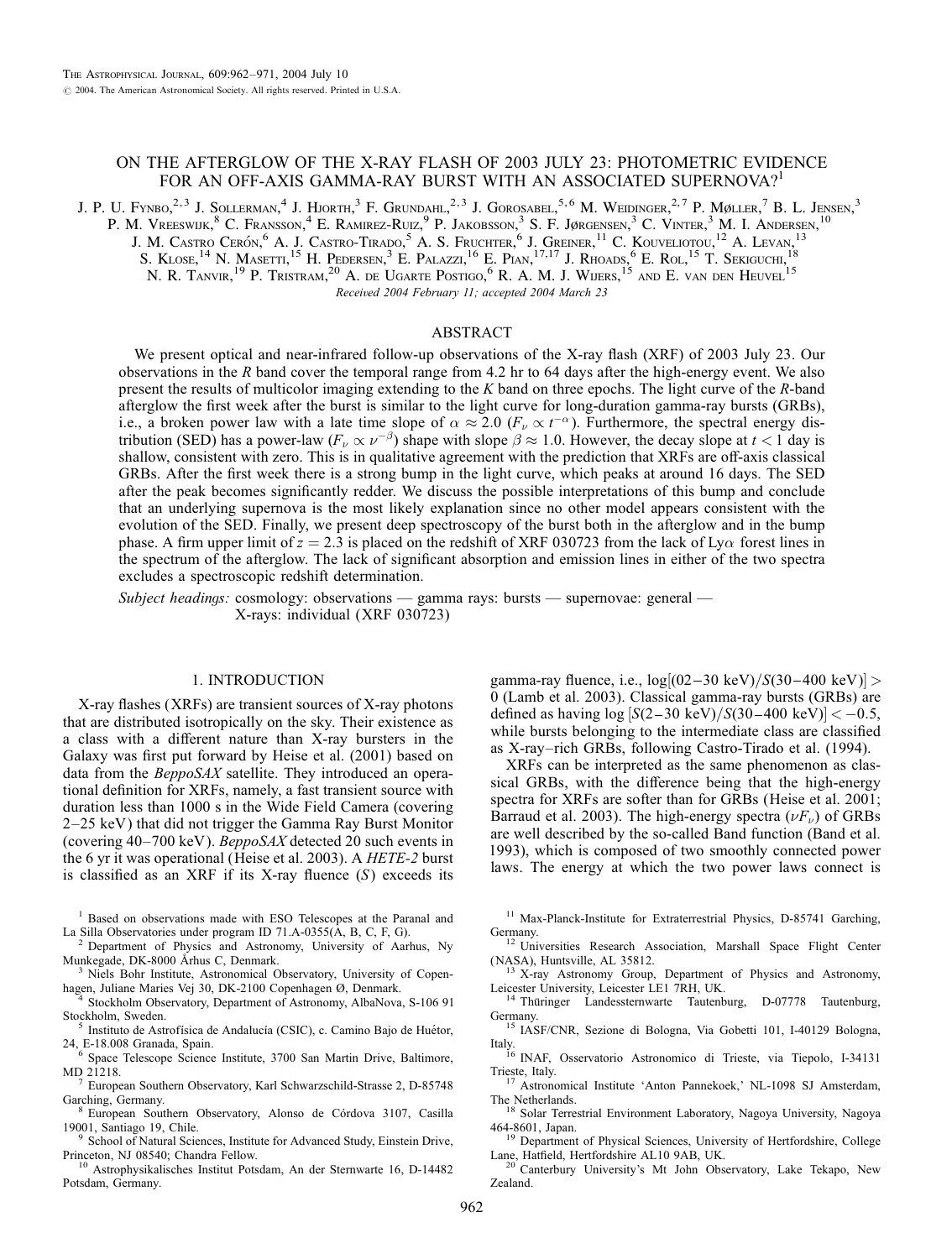referred to as  $E_{\text{peak}}$  and is where most of the energy usually is emitted. For classical GRBs  $E_{\text{peak}}$  is typically a few 100 keV (Preece et al. 2000). The high-energy spectra of XRFs are also well fitted by the Band function, but with values of  $E_{\text{peak}}$  below 100 keV and in some cases even below 10 keV (Kippen et al. 2002; Barraud et al. 2003). For classical GRBs there is a correlation between spectral hardness, defined as the fluence in the X-ray band divided by the fluence in the gamma-ray band, and the fluence in the gamma-ray band in the sense that hard bursts have a higher total fluence Nemiroff et al. 1994. XRFs follow this correlation Barraud et al. 2003. These properties of GRBs and XRFs would be naturally explained if XRFs were GRBs at very large redshifts. However, the lack of excessive time dilation compared to GRBs argues against this interpretation (Heise et al. 2001). Moreover, Amati et al. (2002) find in a sample of 12 BeppoSAX GRBs with known redshifts that the total isotropic equivalent energy radiated in the 1–10,000 keV range is positively correlated with  $E_{\text{peak}}$ . This also argues against very large redshifts for XRFs. Instead, the current view is that XRFs are the result of either (1) classical GRBs seen off-axis (Yamazaki et al. 2002, 2003; Dado et al. 2003; Rhoads 2003), (2) so-called dirty fireballs, which are relativistic jets with a larger baryon load and hence (assuming external shocks) lower  $\Gamma$ -factor than those of classical GRBs (Dermer et al. 1999; Heise et al. 2001), or (3) fireballs with large  $\Gamma$ -factors and/or low baryon loading that in the case of internal shocks lead to the emission of less energetic photons (Zhang & Mészáros 2002; Barraud et al. 2003).

Prior to XRF 030723, four XRFs had been localized to arcminute accuracy. The first was the BeppoSAX burst XRF 011030 (e.g., Heise et al. 2001), for which a likely afterglow was detected at radio (Taylor et al. 2001) and X-ray wavelengths (Harrison et al. 2001). The first XRF localized by HETE-2 (XRF 011130) did not lead to an unambiguous afterglow detection despite extensive efforts at optical, X-ray and, radio wavelengths. XRF 020427, localized by BeppoSAX, exhibited an X-ray afterglow, localized to arcsecond accuracy by the Chandra X-Ray Observatory (Fox 2002). The first HETE-2 XRF for which an afterglow was identified was XRF 020903 (Ricker et al. 2002). A candidate optical and radio afterglow was detected and a bright galaxy coincident with the transient was found at  $z = 0.251$  (Soderberg et al. 2003b). Finally, Watson et al. (2004) suggest that the *Integral* burst GRB 031203 was actually an XRF on the basis of the modeling of a dust echo in our galaxy observed by XMM (Vaughan et al. 2004). For GRB 031203 a radio afterglow (Frail 2003), but no optical afterglow, has been detected. The likely redshift of this burst is only 0.105, based on the spectrum of a galaxy coincident with the position of the radio afterglow (Prochaska et al. 2004).

Hubble Space Telescope (HST) observations have been obtained of the fields of XRF 011030, 020903, and 020427. In all cases a candidate host galaxy has been identified. XRFs 011030 and 020427 exhibited blue  $R \sim 24$  host galaxies, typical of GRB host galaxies (Bloom et al. 2003). The galaxies are probably not at a very high redshift ( $z \leq 3.5$ ; Bloom et al. 2003). The host galaxy of XRF 020903 exhibits a complex morphology (Levan et al. 2002; Soderberg et al. 2003b). A single emission line at 8485 Å has been detected from the host galaxy of XRF 020427 (van Dokkum & Bloom 2003).

XRF 030723 was detected by the FREGATE, WXM, and SXC instruments on board the HETE-2 satellite on 2003 July 23.26965 UTC (HETE trigger H2777). The event was localized with the SXC to a  $2'$  radius error circle at high Galactic latitude ( $b = 50^{\circ}$ ) in the constellation Pisces Aus Prigozhin et al. 2003. The burst duration  $(T_{90})$  was 25 s. The total fluence in the 7–30 keV band was  $\sim 2 \times 10^{-7}$  ergs cm<sup>-2</sup>, and in the 30–400 keV band the fluence was less than  $7 \times$  $10^{-8}$  ergs cm<sup>-2</sup>. It was hence clearly an XRF according to the HETE-2 definition. Observations of the X-ray afterglow to XRF 030723 has been reported by Butler et al. (2004). In the radio band only an upper limit of 180  $\mu$ Jy at 8.46 GHz (July 26.42 UT) has been reported (Soderberg et al. 2003a). In this paper we present a comprehensive optical and near-infrared (near-IR) study of its afterglow—the first such study for any XRF.

## 2. OBSERVATIONS

We initiated optical follow-up observations of the SXC error box 4.2 hr after the flash. This was done near morning twilight from the Danish 1.5 m Telescope (D1.5m) at ESO's La Silla Observatory. Based on these observations we flagged the object later found to be the optical afterglow as the brightest source ( $R = 20.9$ ) not present in the Digitized Sky Survey. Images were secured at the D1.5m also on the following night to facilitate detection of the afterglow as a transient source. Comparison of the images from the first and second epoch observations revealed no apparent transients in the error box (Jensen et al. 2003). This later turned out to be due to the small initial variability of the afterglow: within the errors the afterglow had the same R-band magnitude 4.2 and 21.0 hr after the burst. The detection of the optical afterglow was subsequently reported by Fox et al. (2003). The fact that we had observed an initially flat light curve suggested to us that XRF 030723 was an off-axis GRB. Off-axis bursts should be observable only to modest redshifts (Yamazaki et al. 2002), and we therefore decided to conduct a targeted effort at detecting emission from the expected associated supernova (Stanek et al. 2003; Hjorth et al. 2003a). We continued to observe the afterglow at optical and near-IR wavelengths for the following 64 days using the D1.5m and ESO telescopes at the La Silla and Paranal observatories. The afterglow was also observed at 8.1 hr after the burst with the 0.6 m telescope on Mount John in New Zealand in wide MOA (Microlensing Observations in Astrophysics)  $RI$ , and  $BV$ -band filters. The full journal of observations is given in Table 1. The data were reduced using standard techniques for debiasing and flat-fielding.

#### 3. RESULTS

#### 3.1. Astrometry

We have determined the celestial position of the optical afterglow by comparison with nine stars from the Two Micron All Sky Survey (2MASS) catalog. We find the position R.A. = 21<sup>h</sup>49<sup>m</sup>24<sup>s</sup>42, decl. = -27<sup>°</sup>42″47"30 (J2000.0) within an rms scatter of 0.06. The 2MASS astrometry is tied to the International Celestial Reference System (ICRS) via the Tycho 2 Catalog and is accurate to 70–80 mas. The position we derive is consistent with the position reported by Fox et al. (2003).

#### 3.2. The Light Curve

The optical photometry of the XRF was carried out using the DAOPHOT/ALLSTAR/ALLFRAME photometry packages developed by Stetson (1987, 1994). Initially each image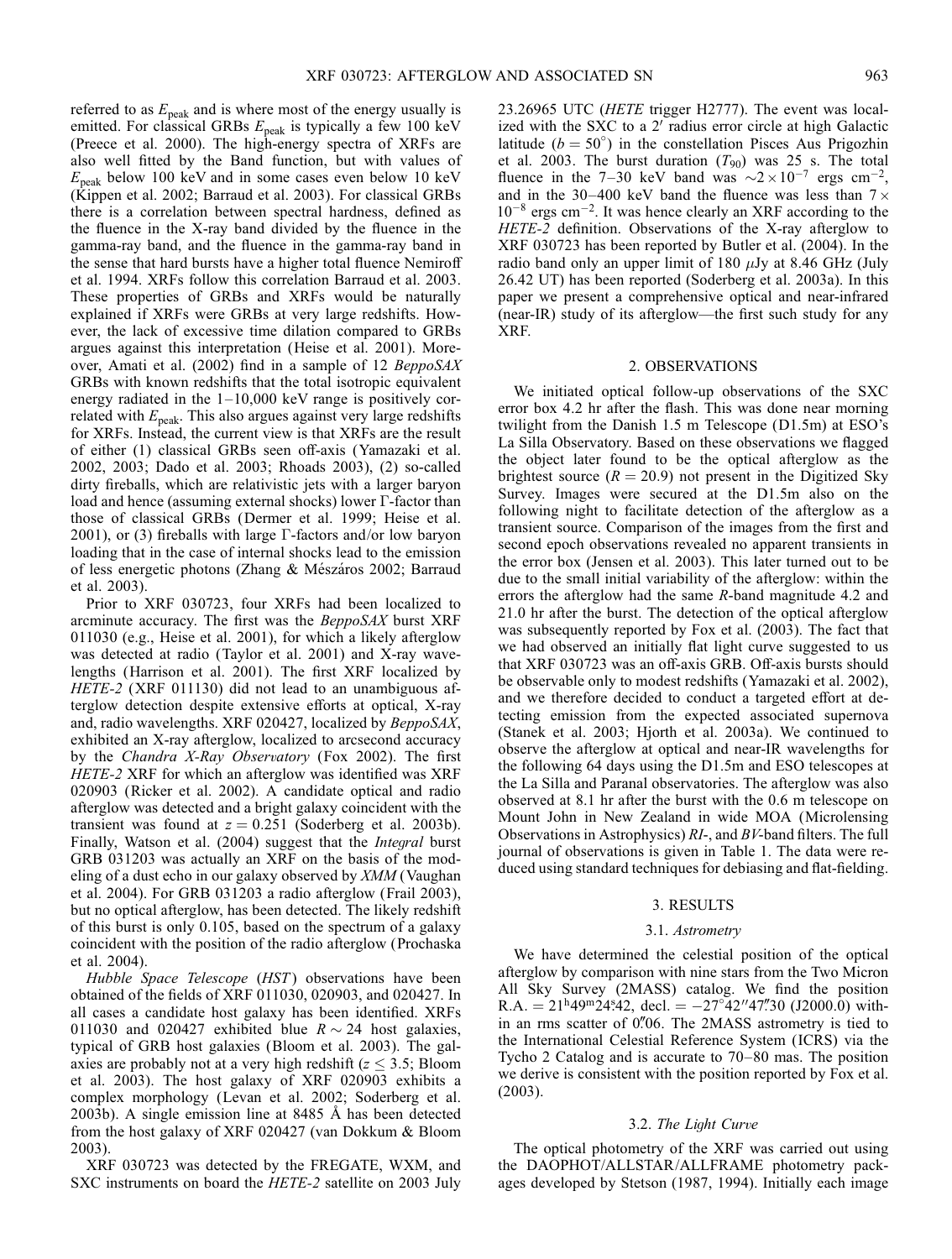| Date                     | $\Delta t$       |                  | <b>Exposure Time</b>              |                        | <b>Brightness</b>                    |
|--------------------------|------------------|------------------|-----------------------------------|------------------------|--------------------------------------|
| (UT)                     | (days)           | Filter/Grism     | (s)                               | Instrument             | (mag)                                |
| Jul 23.44329             | 0.1736           | $\boldsymbol{R}$ | 300                               | D1.5m/DFOSC            | $20.92 \pm 0.11$                     |
| Jul 23.6090              | 0.3394           | BV-MOA           | $3 \times 300$                    | 0.6m/MOA               | $21.47 \pm 0.25$                     |
| Jul 23.6090              | 0.3394           | RI-MOA           | $3 \times 300$                    | 0.6m/MOA               | >20.9                                |
| Jul 24.133               | 0.863            | R                | $3 \times 600$                    | D1.5m/DFOSC            | $20.98 \pm 0.05$                     |
| Jul 24.333               | 1.063            | R                | $3 \times 600$                    | D1.5m/DFOSC            | $21.15 \pm 0.05$                     |
| Jul 24.360               | 1.090            | V                | $3 \times 600$                    | D1.5m/DFOSC            | $21.63 \pm 0.03$                     |
| Jul 24.384               | 1.114            | $J_{s}$          | $15 \times 60$                    | NTT/SOFI               | $19.81 \pm 0.06$                     |
| Jul 24.397               | 1.127            | Н                | $15 \times 60$                    | NTT/SOFI               | $19.14 \pm 0.11$                     |
| Jul 24.409               | 1.139            | $K_{s}$          | $15 \times 60$                    | NTT/SOFI               | $18.33 \pm 0.06$                     |
| Jul 24.421               | 1.151            | $J_{s}$          | $15 \times 60$                    | NTT/SOFI               | $19.79 \pm 0.08$                     |
| Jul 24.433               | 1.163            | Н                | $15 \times 60$                    | NTT/SOFI               | $19.26 \pm 0.12$                     |
| Jul 24.446               | 1.176            | $K_{s}$          | $15 \times 60$                    | NTT/SOFI               | $18.42 \pm 0.10$                     |
| Jul 24.396               | 1.126            | i                | $3\times 600$                     | D1.5m/DFOSC            | $20.72 \pm 0.04$                     |
| Jul 24.411               | 1.141            | R                | $4 \times 600$                    | D1.5m/DFOSC            | $21.24 \pm 0.05$                     |
| Jul 25.114               | 1.844            | $\boldsymbol{R}$ | $3\times 600$                     | D1.5m/DFOSC            | $22.00 \pm 0.10$                     |
| Jul 25.346               | 2.076            | R                | $7\times 600$                     | D1.5m/DFOSC            | $22.31 \pm 0.07$                     |
| Jul 25.378               | 2.108            | $J_{s}$          | $15 \times 60$                    | NTT/SOFI               | $20.14 \pm 0.16$                     |
| Jul 25.391               | 2.121            | Н                | $15 \times 60$                    | NTT/SOFI               | $19.50 \pm 0.22$                     |
| Jul 25.403               | 2.133            | $K_{S}$          | $15 \times 60$                    | NTT/SOFI               | $19.08 \pm 0.25$                     |
| Jul 25.408               | 2.138            | R                | $8 \times 600$                    | D1.5m/DFOSC            | $22.13 \pm 0.05$                     |
| Jul 26.236               | 2.966            | V                | 50                                | VLT/FORS1              | $23.41 \pm 0.07$                     |
| Jul 26.239               | 2.969            | V                | 50                                | VLT/FORS1              | $23.28 \pm 0.07$                     |
| Jul 26.33                | 3.06             | G300V+GG375      | $22 \times 600$                   | VLT/FORS1              | Spectra                              |
| Jul 27.160               | 3.890            | $K_{s}$          | $10 \times 60$                    | <b>VLT/ISAAC</b>       | $21.04 \pm 0.21$                     |
| Jul 27.171               | 3.901            | $J_{s}$          | $10 \times 60$                    | <b>VLT/ISAAC</b>       | $22.46 \pm 0.23$                     |
| Jul 27.180               | 3.910            | Н                | $10 \times 60$                    | <b>VLT/ISAAC</b>       | $21.06 \pm 0.15$                     |
| Jul 27.212               | 3.942            | U                | $6 \times 300$                    | VLT/FORS1              | $23.83 \pm 0.15$                     |
| Jul 27.228               | 3.958            | Β                | 300                               | VLT/FORS1              | $24.31 \pm 0.07$                     |
| Jul 27.232               | 3.962            | $\boldsymbol{B}$ | 300                               | VLT/FORS1              | $24.57 \pm 0.10$                     |
| Jul 27.236               | 3.966            | V                | 300                               | VLT/FORS1              | $24.04 \pm 0.06$                     |
| Jul 27.241               | 3.971            | V                | 300                               | VLT/FORS1              | $24.12 \pm 0.12$                     |
| Jul 27.245               | 3.975            | R                | 300                               | VLT/FORS1              | $23.64 \pm 0.05$                     |
| Jul 27.249               | 3.979            | R                | 300                               | VLT/FORS1              | $23.56 \pm 0.05$                     |
| Jul 27.255               | 3.985            | i                | 300                               | VLT/FORS1              | $23.08 \pm 0.08$                     |
| Jul 27.260               | 3.990            | i                | 300                               | VLT/FORS1              | $23.08 \pm 0.08$                     |
| Jul 29.150               | 5.880            | R                | 300                               | VLT/FORS1              | $24.63 \pm 0.13$                     |
| Jul 29.154               | 5.884            | $\boldsymbol{R}$ | 300                               | VLT/FORS1              | $24.38 \pm 0.11$                     |
| Jul 29.158               | 5.888            | R                | 300                               | VLT/FORS1              | $24.62 \pm 0.13$                     |
| Jul 31.100               | 7.830            | R                | $6 \times 300$                    | VLT/FORS2              | $25.00 \pm 0.14$                     |
| Aug 3.240                | 10.970           | $\boldsymbol{R}$ | $12 \times 300$                   | VLT/FORS2              | $25.16 \pm 0.07$                     |
| Aug 6.228                | 13.958           | V                | $6 \times 600$                    | NTT/SUSI2              | $24.39 \pm 0.08$                     |
| Aug 6.240                | 13.970           | i                | $6 \times 600$                    | NTT/SUSI2              | $23.92 \pm 0.23$                     |
| Aug 6.254                | 13.984           | $\boldsymbol{R}$ | $6 \times 600$                    | NTT/SUSI2              | $24.28 \pm 0.07$                     |
| Aug 6.308                | 14.038           | R                | $6 \times 600$                    | VLT/FORS1              | $24.14 \pm 0.03$                     |
| Aug 6.368                | 14.098           | Β                | $6 \times 600$                    | NTT/SUSI2              | $25.04 \pm 0.10$                     |
| Aug 7.291                | 15.021           | $\cal R$         | 180                               | VLT/FORS2              | $24.16 \pm 0.09$                     |
| Aug 7.296                | 15.026           | R                | 180                               | VLT/FORS2              | $24.20 \pm 0.11$                     |
| Aug 7.359<br>Aug 8.327   | 15.089           | 600RI+GG435      | $15 \times 540$                   | VLT/FORS2              | Spectra                              |
|                          | 16.057           | R                | 180                               | VLT/FORS2              | $24.04 \pm 0.13$                     |
| Aug 8.331                | 16.061           | R                | 180                               | VLT/FORS2              | $24.03 \pm 0.10$                     |
| Aug 8.380                | 16.110           | 600RI+GG435      | $10 \times 540$                   | VLT/FORS2              | Spectra                              |
| Aug 9.396<br>Aug 10.335  | 17.126           | R<br>R           | $6 \times 300$                    | VLT/FORS2              | $24.16 \pm 0.04$                     |
|                          | 18.065           |                  | $14 \times 600$                   | D1.5m/DFOSC            | $23.88 \pm 0.44$                     |
| Aug 14.168<br>Aug 17.052 | 21.898           | $K_{S}$          | $150 \times 60$                   | <b>VLT/ISAAC</b>       | $21.19 \pm 0.11$                     |
| Aug 19.007               | 24.782           | R<br>Β           | $15 \times 600$                   | NTT/SUSI2              | $25.08 \pm 0.09$                     |
|                          | 26.737           |                  | $3 \times 600$                    | VLT/FORS1              | >26.8                                |
| Aug 19.091<br>Aug 19.168 | 26.821           | U<br>R           | $15 \times 600$<br>$3 \times 600$ | VLT/FORS1              | >27.0                                |
| Aug 19.191               | 26.898           | i                |                                   | VLT/FORS1              | $24.99 \pm 0.06$                     |
| Sep 3.291                | 26.921<br>42.021 | $\boldsymbol{R}$ | $3\times 600$<br>$6 \times 600$   | VLT/FORS1<br>VLT/FORS1 | $23.88 \pm 0.05$<br>$25.97 \pm 0.12$ |
| Sep 25.135               | 63.865           | R                | $4 \times 600 + 480$              | VLT/FORS1              | $26.58 \pm 0.29$                     |
|                          |                  |                  |                                   |                        |                                      |

TABLE 1 Log of Observations and Photometry of the Afterglow of XRF 030723

NOTE.—Upper limits are measured in a circular aperture with diameter of  $2''$  and are  $2 \sigma$ .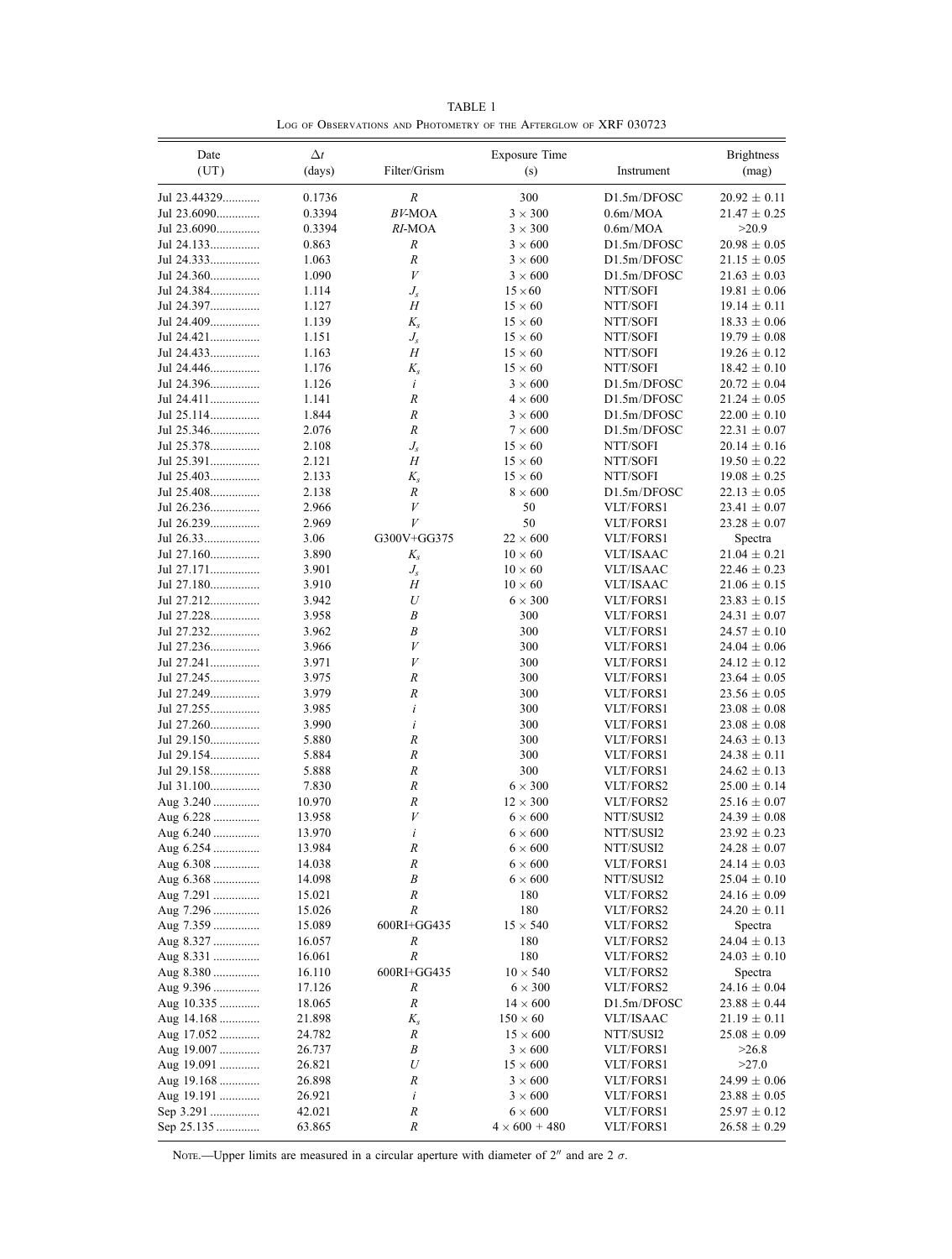

Fig. 1.—Left: The R-band light curve of the afterglow of XRF 030723. The filled circles are the measurements from this work (Table 1), and the two open circles are the tentative early detections from the ROTSE-III Telescope (Smith et al. 2003a). The dashed and solid lines are the result of broken power law and Beuermann function fit to the first 12 data points. Right: The late-time bump. In this plot we have subtracted the extrapolation of the power-law component from the afterglow (based on the Beuermann fit). The errors include the photometric error as well as the formal error from the subtraction of the Beuermann fit. We also include the latest reported detection (open circle) of Kawai et al. (2003). The dashed curve shows the B-band light curve of the Type Ic SN 1994I redshifted to  $z = 0.6$ , and scaled up in flux by 1 mag. This combination of redshift and a very fast light curve provides the best match to the late light curve.

was run through DAOPHOT and ALLSTAR to produce a pointspread function (PSF) and a star list. Subsequently *daomaster* and *daomatch* were used on the ALLSTAR photometry to derive positional transformations between the images and generate a master star list. From the master star list seven isolated objects were selected as PSF stars and then a new PSF was generated for each image using these stars. After this step, we obtained the final PSF photometry using the ALLFRAME program (Stetson 1994), with the PSFs and positional transformations generated above. The error bars reported on the photometry are those produced by ALLFRAME. The relative magnitudes were transformed to the standard system using observations of the Mark A field. For the near-IR data we used aperture photometry and used 2MASS stars in the field for photometric calibration. The zero-point uncertainties are of the order 0.03 mag for both the optical and near-IR bands.

The afterglow is not detected in the early MOA RI-band image, but it is clearly detected in the  $BV$ -image, which has a much lower sky background. We estimate an R-band magnitude by calibrating to internal  $V$  reference stars and assuming  $V - R = 0.5$ , the color determined on July 24.3.

In the left panel of Figure 1 we have plotted the  $R$ -band light curve ranging from 4.2 hr to 64 days after the XRF. Here we also show the tentative early unfiltered detections (2.7 and 3.1  $\sigma$ ) from the ROTSE-III Telescope (Smith et al. 2003a). The decay curve based on our data is consistent with being flat during the first 24 hr after the burst. Assuming that the ROTSE-III detections are real, they imply a declining phase during the first few hours. Around 1 day after the burst the decay slope steepens to about  $\alpha = 2$  ( $F_{\nu} \propto t^{-\alpha}$ ) and remains so for the following 4–5 days. About a week after the burst the light curve starts to deviate from its fast decay. It then quickly rises to a secondary maximum peaked at around 16 days, followed by another steep decline with power-law slope similar to that prior to the bump.

To quantify the properties of the early R-band light curve we have fitted a broken power law:

$$
f_R(t) = \begin{cases} f_R(t_b) \left(\frac{t}{t_b}\right)^{-\alpha_1}, & \text{if } t \leq t_b \\ f_R(t_b) \left(\frac{t}{t_b}\right)^{-\alpha_2}, & \text{if } t \geq t_b, \end{cases}
$$
 (1)

to the first 12 data points, up to 6 days past the burst. We find  $\alpha_1 = 0.10 \pm 0.06$ ,  $\alpha_2 = 1.84 \pm 0.04$ ,  $t_b = 1.14 \pm 0.04$  days and  $\chi^2 = 37$  for 7 degrees of freedom. Hence this functional form is formally rejected by the data. We then followed Beuermann et al. (1999) and fit an empirical function of the form

$$
f_R(t) = [(k_1 t^{-\alpha_1})^{-n} + (k_2 t^{-\alpha_2})^{-n}]^{-1/n},
$$

where  $t$  is the time since the XRF, measured in days. For large values of  $n$  this function approaches the broken power law, whereas small values provide a smoothly broken power law. We found that  $n \approx 1.5$  gave the best fit. The decay slopes for  $n = 1.5$  are  $\alpha_1 = -0.08 \pm 0.08$  and  $\alpha_2 = 2.15 \pm 0.08$  with  $\chi^2 = 12$  for 7 degrees of freedom. In Figure 1 we have overplotted the two fits as a dotted (broken power law) and a solid (Beuermann) line.

#### 3.3. Spectral Energy Distribution

The multiband observations of XRF 030723 allowed us to construct the spectral energy distribution (SED) at five epochs (July 24.4, July 25.4, July 27.2, August 6.3, and August 19.0 UT). The optical and near-IR magnitudes were corrected for Galactic reddening  $[E(B - V) = 0.053;$  Schlegel et al. 1998] and transformed to specific flux using the conversion factors given by Fukugita et al. (1995) and Allen (2000), respectively. Given that all multiband observations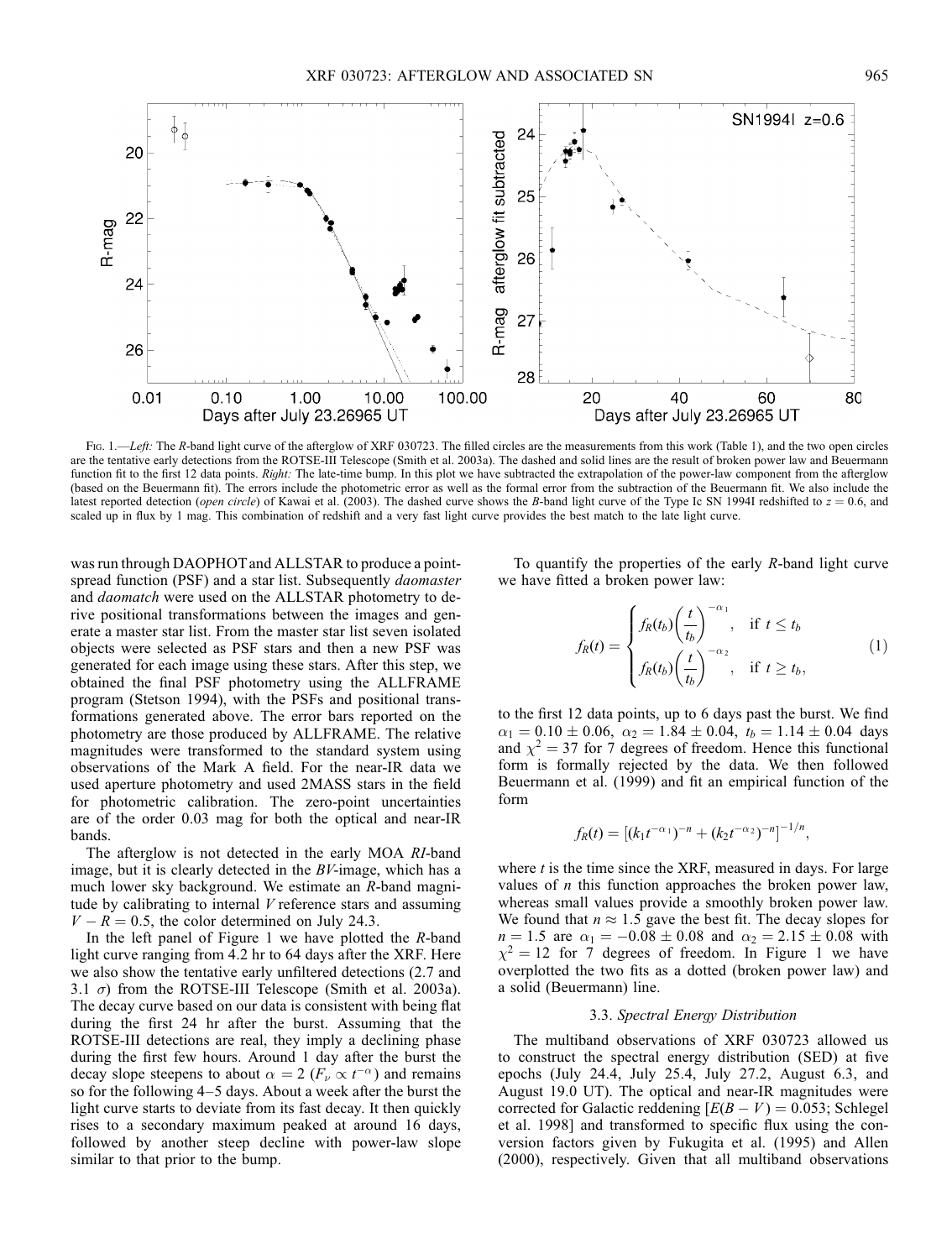TABLE 2 Evolution of the XRF 030723 SED

| Observing Epoch<br>(UT) | <b>Filters</b>                      | ß             | $\chi^2$ /dof |
|-------------------------|-------------------------------------|---------------|---------------|
|                         | VRiJ <sub>s</sub> HK <sub>s</sub>   | $0.96 + 0.04$ | 15            |
|                         | $RJ_{s}HK_{s}$                      | $1.31 + 0.13$ | 3.6           |
|                         | UBVRiJ <sub>s</sub> HK <sub>s</sub> | $1.00 + 0.07$ | 2.2           |
|                         | <b>BVRi</b>                         | $1.03 + 0.25$ | 3.1           |
|                         | $RiK_{s}$                           | $1.15 + 0.10$ | 58.3          |

were not performed exactly at the above mentioned five epochs, their corresponding fluxes were rescaled assuming a power-law decay  $(F_\nu \propto t^{-\alpha})$ . Based on the properties of the light curve, the assumed values for  $\alpha$  were  $\alpha = 2$  for July 24.4, July 25.4, July 27.2, and August 19.0 UT and  $\alpha = 0$  for August 6.3 UT. In any case, the near-IR/optical magnitudes are well clustered around the aforementioned five epochs, so the final results are not strongly dependent on the assumed values of  $\alpha$ . A power-law fit in the form  $F_{\nu} \propto \nu^{-\beta}$ was carried out for the five epochs. The results are summarized in Table 2.

A power law provides a tolerable fit for the first four epochs. The spectral index is consistent with being constant with a value around  $\beta \sim 1.0$ . There is no indication of a significant spectral bend due to extinction as seen for, e.g., GRB 000301C (Jensen et al. 2001), GRB 000926 (Fynbo et al. 2001a; Price et al. 2001), or GRB 021004 (Holland et al. 2003). To constrain the amount of extinction we assumed an intrinsic power-law shape of the SED, an SMC-like extinction curve from Pei (1992), and a redshift in the range  $z = 0.3 - 1.0$ (see  $\S$  4.2). For  $z = 0.3$  the 2  $\sigma$  upper limit on the rest frame  $A_V$  is 0.5 mag and for  $z = 1.0$  the limit is 0.4 mag.

Unlike the earlier epochs, the August 19.0 UT SED shows a clear deviation from the power law ( $\chi^2$ /dof = 58.3). Figure 2 shows the five epoch SEDs. The constraining  $U$ - and  $B$ -band upper limits of August 19.0 UT (see Fig. 2, filled triangles) indicate a clear deficit of flux at wavelengths shorter than  $\sim$  5000 Å (observer frame) at this epoch.



Fig. 2.—Evolution of the SED from July 24.4 to August 19.0. As seen, the SED is consistent with a power law in the first four epochs. However, after the bump in the light curve there is a strong deviation away from the power-law SED due to a faster drop in the bluest bands.



FIG. 3.—Top: The normalized spectrum of the optical afterglow from July 26.3. The dotted line shows the noise spectrum. There are no absorption lines significant at more than 2  $\sigma$ . We show only the spectral region from 3750  $\AA$  to 6800  $\AA$  that is largely unaffected by strong sky-subtraction residuals. Bottom: The solid line shows the spectrum of XRF 030723 taken during the peak of the light-curve bump (August 7.4–8.4). The spectrum has been rebinned in 30 Å wide wavelength bins. For comparison we show the spectra of SN 1998bw (taken at 3 days past B-band peak; Patat et al. 2001) and SN 1994I (taken 1 day past B-band peak; Clocchiatti et al. 1996). Both spectra have been redshifted to  $z = 0.6$  (see  $\S 4.3$ ) and scaled in flux to match the level of the bump spectrum. The spectrum of the bump is compatible with that of a SN with a high expansion velocity similar to SN 1998bw or SN 2002ap, while we can probably exclude a SN with a low expansion velocity (as SN 1994I).

#### 3.4. Spectroscopy

Spectra of the source were obtained with the VLT on three epochs (see Table 1). A 13.2 ks spectrum was obtained on July 26.3 when the afterglow had a magnitude of  $V \approx 23.3$ . We used the 300V grism with the GG375 order separation filter and a 1.0 wide slit providing a resolution of 13.3  $\AA$  over the spectral region from 3800 to 8900 Å. The spectrum shows a featureless continuum with no strong (larger than 3  $\sigma$ ) absorption or emission lines superposed. The normalized spectrum is shown in the upper panel of Figure 3.

We also secured spectra of the afterglow at the phase of the light-curve bump. This was complicated by the bright Moon, which was located near the field of XRF 030723 on the sky around the time of the bump. The spectra were secured on August 7.4 and 8.4 with a total integration time of 13.5 ks. These spectra were obtained with the 600RI grism and the GG435 order separation filter and a 1."0 wide slit providing a spectral coverage of  $5300-8600$  Å with a resolution of 6.6 Å. The spectrum shows a faint continuum with no narrow absorption or emission lines detected above 3  $\sigma$  significance (Fig. 3). This spectrum is consistent with the broadband photometry from August 6.3.

#### 3.5. The Host Galaxy

In our latest R-band image from September 25.1 there is a faint, extended source with magnitude  $R = 26.8 \pm 0.4$ at the position of the afterglow (Fig. 4 and Fynbo et al. 2003). However, a deeper and later image taken with the SUBARU Telescope shows the presence of a  $R = 27.6 \pm$ 0:4 point source at the afterglow position (Kawai et al. 2003). The nearest other galaxy is located about  $2<sup>''</sup>$  north of the position of the afterglow. While we cannot exclude this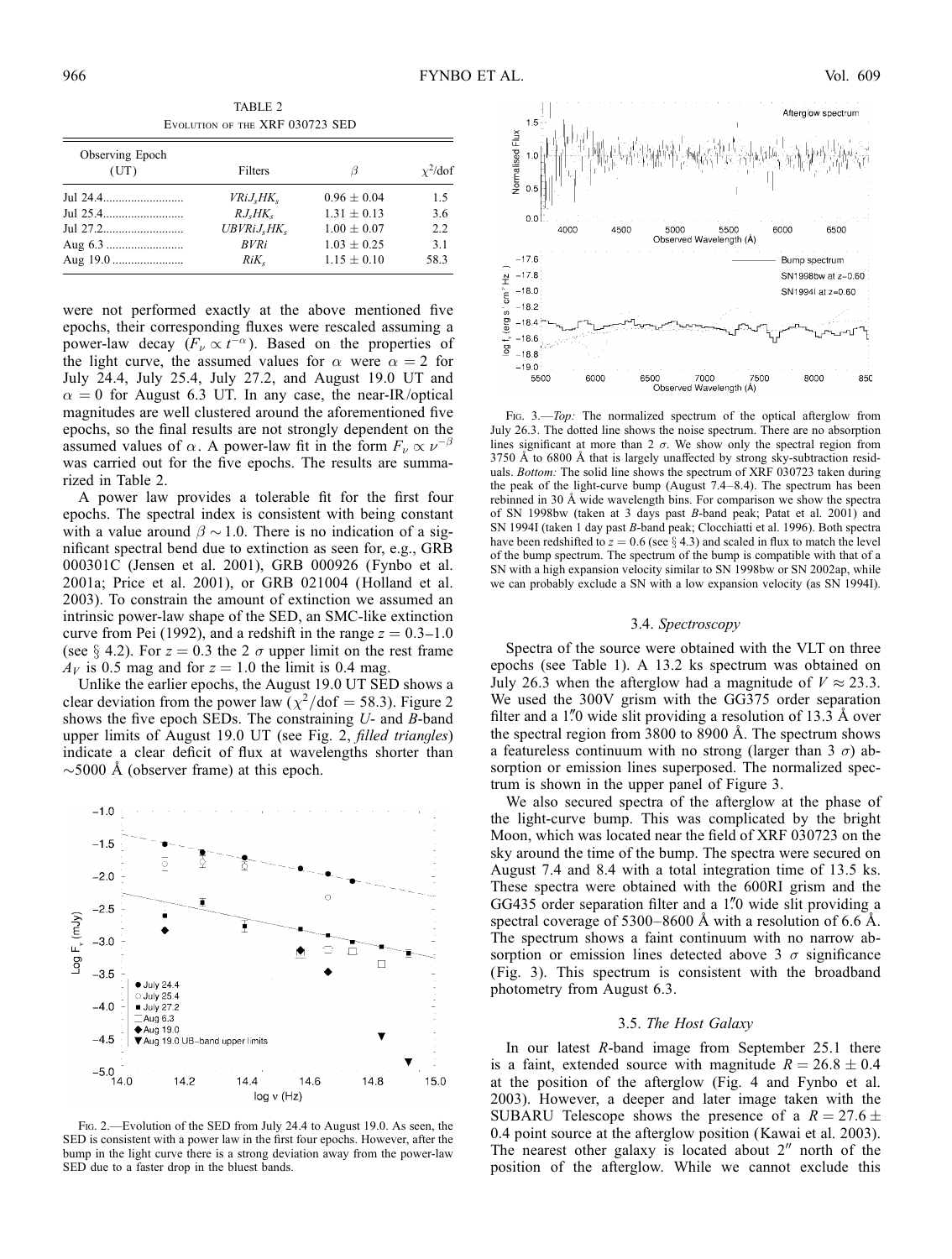

FIG. 4.—The  $24 \times 24$  arcsec<sup>2</sup> field around the position of XRF 030723 from our latest VLT R-band image 64 days after the burst. East is to the left, and north is up. The position of the afterglow is marked with a cross (the size of the cross corresponds to the 10  $\sigma$  error circle on the astrometry). There is some evidence for an extended source with position angle about  $90^\circ$  (east of north) at the position of the afterglow (Fynbo et al. 2003). However, a later and deeper SUBARU image shows only a fainter point source at the afterglow position (Kawai et al. 2003). Further deep imaging is required to reveal the nature of the host galaxy.

object as the host galaxy, it is most likely unrelated to XRF 030723. We therefore consider  $R \approx 27$  to be an upper limit on the magnitude of the host galaxy of XRF 030723. Further deep imaging is required to reveal the nature of the host galaxy.

#### 4. DISCUSSION

#### 4.1. The Afterglow

This study of XRF 030723 is the first example of an XRF optical afterglow that has been extensively monitored. The properties of the early light curve and SED are consistent with the hypothesis that XRFs are due to the same phenomenon as classical GRBs, but seen at a larger viewing angle. In this scenario the early light curve is the result of the competition between two effects: (1) the decrease in observed flux from the afterglow with time as for normal on-axis GRBs and (2) an increase in flux from the afterglow as more and more of the jet becomes visible to the observer with time. The combination of these effects results in a flatter early light curve than for GRB afterglows and even a rising early light curve for some viewing angles (see Granot et al. 2002; Rossi et al. 2002; see Dado et al. 2003 for a discussion in the case of fireball and cannonball models). In addition, the shape of the jet may be important. In the collapsar model there is more slowly moving material further away from the jet axis, and the early optical afterglow from an XRF will be dominated by emission from this material (Zhang et al. 2004; Kouveliotou et al. 2004). The exact shape of the early light curve will hence be a function of the jet structure, the viewing angle, and the density profile of the environment. It is possible to reconcile the tentative ROTSE-III detection with the off-axis scenario in the following way: The steep decline following the constant phase indicate that this radiation comes from material that is off-axis, i.e., our line of sight is outside the range of angles in which this material flows out. The decay rate during the ROTSE observations is poorly constrained, but a steep decay, approximately  $t^{-2}$ , is most consistent with our first data point. That means that this material, too, is viewed off-axis, and very likely it is the same material that caused the off-axis prompt emission to which we attribute the XRF. Because the strength of off-axis emission decreases very steeply with angle away from the axis, this suggests that our line of sight is not too far outside the opening angle of the fast material that made the prompt emission. That then does not leave much solid angle for the slower material that caused the plateau. The time of its break, about 1 day after trigger, implies an opening angle of about  $10^{\circ}$  for explosion energies and external densities typical of ordinary GRBs, and a minimum initial Lorentz factor of 5–10 for this material. Its total energy must be larger than that of the faster material in order to cause the strong reflare responsible for the flat light curve. It is important to note that for this interpretation it is not required that the slower material be further off-axis than the fast material: it could also occupy the same cone, but follow behind the fast material and cause a reenergizing of the original forward shock.

We note that flat light curves have been seen also for a few classical GRBs. The optical afterglow of GRB 970508 was almost constant from 3 to 24 hr after the burst. It then rose by about 1 mag before it entered the usual power-law decline (Pedersen et al. 1998). Panaitescu & Kumar (2002) interpret this light curve as the result of a slightly off-axis GRB. The ROTSE-III observations of the optical afterglow of GRB 030418 showed a rise during the first 600 s and a roughly constant level during the following 1400 s (Smith et al. 2003b). Finally, we note that the light curve of GRB 000301C displayed a flat light curve 3–4 days after the GRB (Jensen et al. 2001).

The late afterglow light curve, i.e., from 1 to 5–6 days after the burst, is also as expected for off-axis GRBs. The value  $\alpha_2 \sim 2$  is the canonical late time slope (see, e.g., Andersen et al. 2000, their Fig. 4.) reflecting the slope of the distribution of energies for relativistic electrons producing the afterglow emission in the synchrotron model (e.g., van Paradijs et al. 2000). Finally, the spectral slope of  $\beta \approx 1.0$  is also typical for GRB afterglows (e.g., Simon et al. 2001).

The afterglow of XRF 030723 has also been detected in the X-ray band with the Chandra X-Ray Telescope on July 25 and August 4 (Butler et al. 2004). The properties of the X-ray afterglow is within the range of classical GRBs. The decline of the X-ray afterglow from July 25 to August 4 corresponds to a power-law decay slope of  $\alpha_X = 1.0 \pm 0.1$  (Butler et al. 2004). This is slower than the optical decay suggesting either a nontrivial behavior of the afterglow or that the bump could also be present in the X-ray light curve. For a full discussion of X-ray emission from GRBs, XRFs, and supernovae (SNe) we refer the reader to Kouveliotou et al. (2004).

#### 4.2. Limits on the Redshift

We first discuss which limits we can place on the redshift from the afterglow spectrum. The lack of  $Ly\alpha$  absorption down to 4000  $\AA$  due to H  $\scriptstyle\rm I$  in the intergalactic medium (the Ly $\alpha$  forest), allows us to infer a firm upper limit of  $z \le 2.3$  for the redshift of XRF 030723. It should be noted that this is the first time a firm redshift limit can be set from an XRF afterglow spectrum—and that this has led to the firm conclusion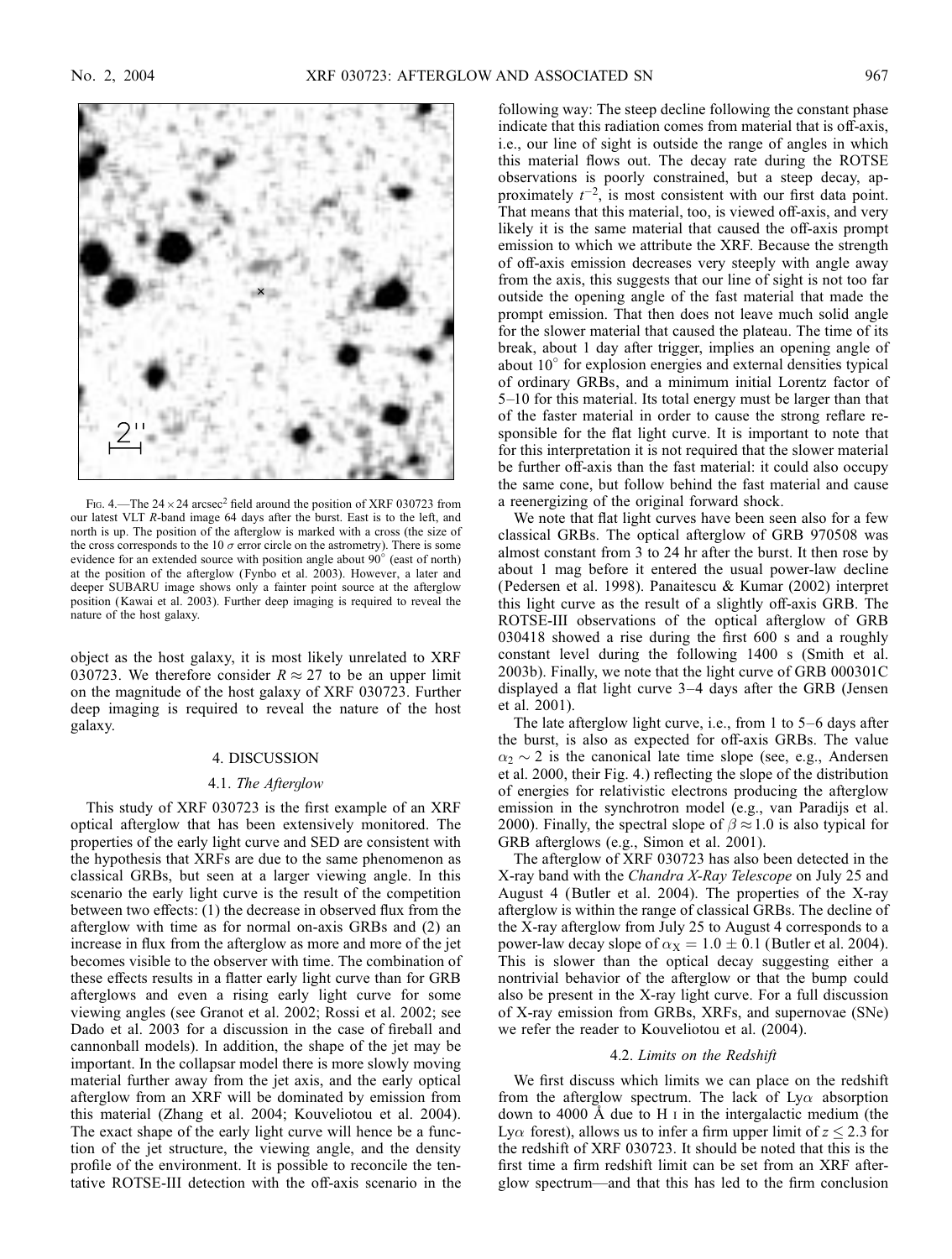

Fig. 5.—Upper limit on the rest-frame equivalent width as a function of redshift. In the three panels labeled Mg  $\pi$ , Fe  $\pi$ , and C  $\pi$  we present the 2  $\sigma$ upper limits (solid lines) on the total  $W_{\text{rest}}$  measured in the afterglow spectrum as a function of assumed redshift for the mentioned transitions. The upper limits are compared to GRBs with known Mg II (plotted with plus signs), Fe II (open diamonds) and C iv (crosses) equivalent widths. The dashed and dotted lines show the mean and 1  $\sigma$  spread of the  $W_{\text{rest}}$  GRB measurements. The lower right panel shows the combined plot of the three other panels.

that this XRF is not simply a high-redshift GRB. If we would furthermore make the assumption that the absorption system associated with the host galaxy of XRF 030723 has properties similar to those of GRB absorption systems, we can place stronger limits on the redshift. The 1  $\sigma$  observed equivalent width ( $W_{\text{obs}}$ ) for absorption lines over the region 4000–6400 Å is about  $1$  Å. This is the region where the signal-to-noise ratio in the spectrum is highest and the spectrum is not affected by strong sky-subtraction residuals. GRB absorption systems appear to always have strong  $Ly\alpha$  absorption lines (Jensen et al. 2001; Fynbo et al. 2001b; Møller et al. 2002; Hjorth et al. 2003b; Vreeswijk et al. 2004). From the lack of Ly $\alpha$  absorption an upper limit of  $z = 2.1$  can be inferred. GRB absorbers also show C iv absorption lines at  $1548/1550$  Å with rest equivalent width ( $W_{rest}$ ) in the range 1.2–5.1 Å (see the same references as for Ly $\alpha$ ). Therefore a C iv line should have been detected at more than 3  $\sigma$  significance if the redshift is larger than  $z = 1.6$ . Furthermore, the Mg  $\pi$  doublet at 2800 Å has a total  $W_{\text{rest}}$  in the range 2.6–12 Å for GRB absorption systems (e.g., Metzger et al. 1997; Andersen et al. 1999; Vreeswijk et al. 2001; Jensen et al. 2001; Castro et al. 2003; Jha et al. 2001). The absence of Mg ii absorption would exclude the redshift range  $0.4 < z < 1.4$  under the assumption of absorption lines similar to GRB absorbers.

We have performed a cross-correlation between the observed afterglow spectrum and a simulated spectrum containing only absorption from Fe ii and Mg ii, but this cross-correlation did not reveal any significant peaks. Because of the lack of redshift information we turned to the following method. Assuming a redshift, we used the spectrum to measure the variance within one resolution element at the expected position of a feature. By doing this for a sequence of redshifts we can plot the 2  $\sigma$  upper limit on  $W_{\text{rest}}$  for Mg  $\pi$ , Fe  $\pi$ , and C iv. For Fe  $\pi$  we only used the two strongest features, Fe  $\pi$  22382 and 22600. The upper limits are compared to known equivalent widths of GRBs in Figure 5. The figure shows that if the absorption lines from the absorption system associated with XRF 030723 had been similar to the absorbers associated with known GRBs,

we would have expected an absorption line from either Mg ii, Fe II, or C IV if the redshift is larger than  $z = 0.5$ .

However, if at  $z < 0.5$  the host galaxy is extremely faint. Bloom et al. (2003) argued that two XRF hosts were at  $z > 0.6$ based on their luminosities, and the host of XRF 030723 is almost 3 mag fainter than these hosts. In fact, at  $z < 0.5$  the host galaxy has to be fainter than  $M \approx -15$ . We therefore consider this low-redshift unlikely.

It is more plausible that the absorption system associated with XRF 030723 is weaker than typically found for GRB absorbers. This would imply that XRF 030723 is located in an environment with lower density than found for most GRBs so far. We consider the upper limit of  $z < 2.3$  the only strong limit we have on the redshift of XRF 030723 based on the afterglow spectrum.

Finally, we note that Atteia et al. (2004) have determined fiducial redshifts (pseudo-z) for a sample of HETE bursts. The pseudo-z is based on the high-energy properties of the burst. For XRF 030723 Atteia et al. report a pseudo-z of 0.59.

#### 4.3. The Nature of the Bump

For long-duration GRBs the relation to SNe became firmly established with the discovery of the Type Ic supernova SN 2003dh associated with GRB 030329 (Stanek et al. 2003; Hjorth et al. 2003a). If XRFs are simply the same phenomenon as long-duration GRBs but seen further away from the jet axis, we would also expect to see supernovae underlying the light curves of XRFs. It would thus be natural to try to explain the bump we see in Figure 1 as the signature of a SN. The putative supernova peaks after about 16 days in the R band, and the spectral energy distribution after the peak becomes significantly redder than the early power-law spectra (see  $\S$  3.3). This motivates us to investigate whether the bump is consistent with a supernova origin, in terms of peak luminosity, timing, and SED.

The peak time of approximately 16 days after the XRF is early even for a local supernova. The light-curve peak is also unusually narrow. Fitting a simple Gaussian to the peak gives a value of 1.7 mag for  $\Delta m_{15}$ , i.e., the increase in magnitude between peak and 15 days later. Correcting for time dilation corresponding to a reasonable redshift, the intrinsic width gets even smaller (and  $\Delta m_{15}$  larger). Early, narrow SN light-curve peaks are expected from progenitor stars that have lost (most of) their hydrogen (and helium) envelopes. Of the known supernovae, the one we have found to produce the best match to the light curve is the Type Ic SN 1994I. In the right panel of Figure 1 we plot the B-band light curve of SN 1994I redshifted to  $z = 0.6$  on top of the light curve of XRF 030723. We have subtracted an extrapolation of the power-law afterglow component (from the Beuermann fit). The errors include the photometric error as well as the formal error from the subtraction of the Beuermann fit. As seen, the match is qualitatively acceptable except for data points before the peak. We cannot, however, exclude an afterglow light-curve shape that is different from the purely empirical Beuermann function. Such a difference would give large systematic errors on the data point prior to the peak. In particular, a steeper late time decay slope would leave more room for a longer rise time for the SN. SN 1994I displayed a very fast light curve (Richmond et al. 1996). Further, the observations of SN 1994I show that the peak width becomes narrower at shorter wavelengths, so a near-UV light curve will surely be intrinsically more narrow than a B-band light curve, partially canceling the time dilation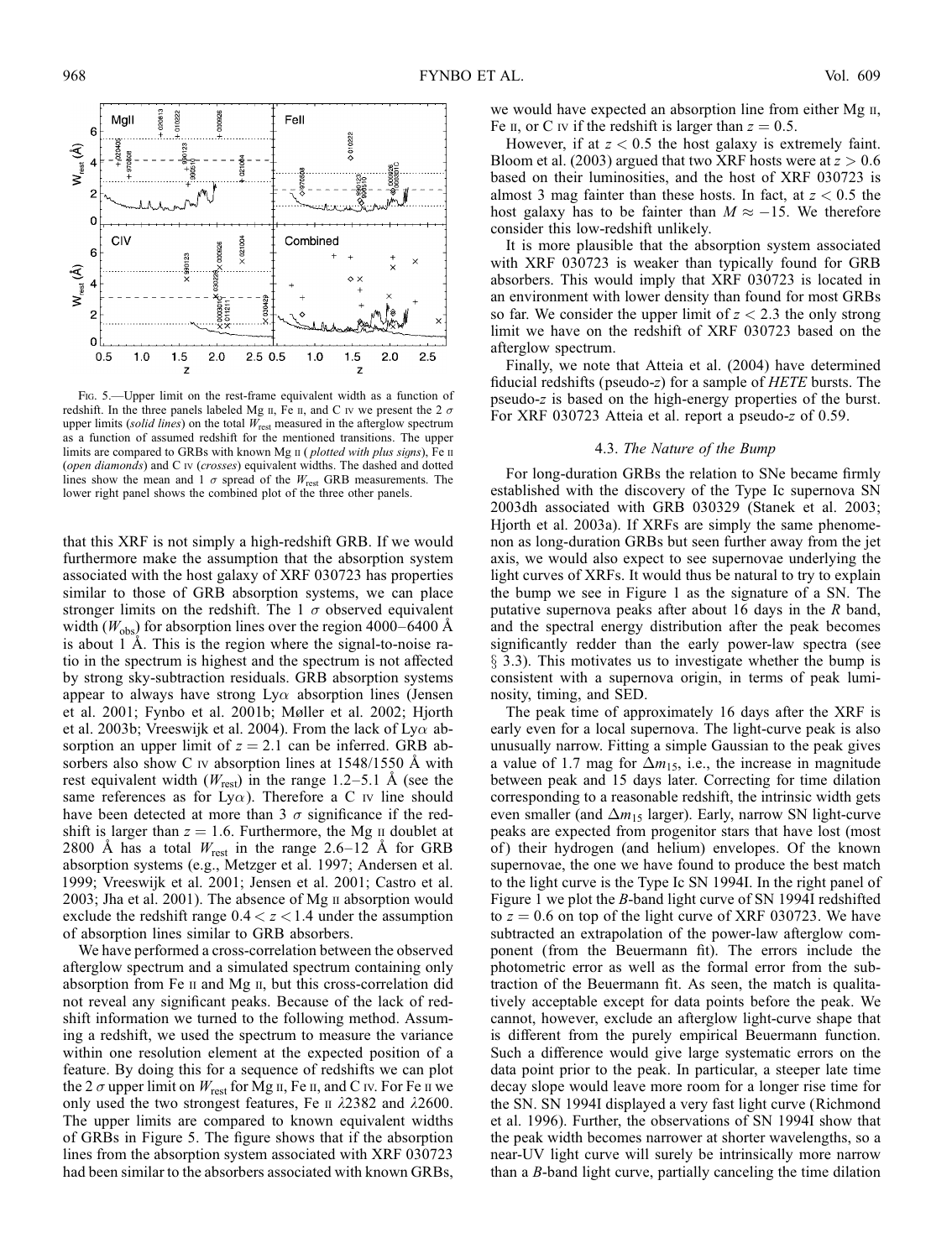effect. In addition, the decline rate, as measured by  $\Delta m_{15}$ , also differs considerably between different Type Ic supernovae. Richmond et al. (1996) estimate for SN 1994I that  $\Delta m_{15}(U) \sim$ 2.5 (our estimate),  $\Delta m_{15}(B) \sim 2.1$ , and  $\Delta m_{15}(V) \sim 1.7$ , while the peak magnitude was reached after 8, 9, and 10 days ( $\tau_{\rm peak}$ ), in the  $U$ ,  $B$ , and  $V$  bands, respectively. For SN 1998bw we estimate the corresponding numbers from Galama et al. (1998) to be  $\Delta m_{15}(U) \sim 1.3$ ,  $\Delta m_{15}(B) \sim 1.0$ ,  $\Delta m_{15}(V) \sim 0.7$ , and  $\tau_{\text{peak}}(U) = 13.5, \ \tau_{\text{peak}}(B) = 14.7, \text{ and } \ \tau_{\text{peak}}(V) = 17.0 \ \text{days}.$ Finally, SN 2002ap reached maximum brightness in U at 6.2 days, and in  $V$  at 9.9 days (Foley et al. 2003). There is thus a large variation in both the rise time and decay time of Type Ic supernovae. It is, however, obvious that any supernova connected to XRF 030723 has to have a light curve which is at least as fast as SN 1994I, and quite unlike SN 1998bw.

Although SN 1994I is the fastest Type Ic to date, there is no reason to exclude even faster scenarios. In a simple model, the width of the light curve at the peak is set by  $\tau_{\text{peak}} \propto$  $\kappa^{1/2} M^{3/4} E^{-1/4}$  (e.g., Arnett 1996), where E is the total energy, M the mass of the ejecta, and  $\kappa$  the opacity. A faster light curve could therefore imply a smaller ejecta mass or/and a more energetic explosion. A lower effective opacity, caused by, e.g., a higher effective temperature, would also decrease  $\tau_{\text{peak}}$ . Because the estimated C-O core mass of SN 1994I is only  $\sim$ 2.1 M<sub> $\odot$ </sub> (Iwamoto et al. 1994), the most likely reason for a faster timescale is a higher kinetic energy, possibly in combination with a large asymmetry. As several studies have shown (e.g., Maeda & Nomoto 2003; Woosley & Heger 2003), a highly asymmetric explosion may result in a fast rise time. A less central distribution of the radioactive 56Ni would further enhance this effect. Because the diffusion time  $\tau_d \propto R^2 \rho \kappa \propto 1/(Vt)$ , faster expansion in the polar direction leads to a shorter  $\tau_d$  and a faster rise time (Höflich et al. 1999).

The absolute magnitude at the peak is determined by the amount of ejected <sup>56</sup>Ni, which is not necessarily correlated with the parameters determining the width of the peak. The late bump of XRF 030723 peaked at  $R \approx 24.0$ . This may provide a hint as to the redshift for the object. At a redshift of  $z = 0.4$ , the apparent supernova bump would be as faint as SN 1994I. While the putative supernova could in principle be even fainter than the mediocre SN 1994I, even lower redshifts would also make the host an unusually faint galaxy (see  $\S$  4.2). On the other hand, for a redshift of  $z = 1.0$ , the assumed bump would correspond to a supernova about 3 times as bright as the powerful SN 1998bw.

There is not much information from the SED (Fig. 2) to confirm a supernova origin for the late bump. However, the clear red evolution of the SED can exclude many other possible origins (see below). If the redshift is as high as  $z \sim 1$ , most of the observed optical emission (UBVRI) will correspond to the near-UV regime, which is poorly known for Type Ib/c supernovae at early phases. An HST spectrum of SN 1994I does show a strong depression in the UV at 11 days past B maximum (Millard et al. 1999). This is also seen in Type Ia and Type IIP supernovae, and it is interpreted as arising from the strong UV blanketing due to the abundance of overlapping lines from especially Ca ii, Fe i, and Fe ii, as well as bound-free absorption by  $C$   $\text{II}$ . The only really early near-UV spectrum of a Type Ic supernova we are aware of is a HST spectrum of SN 2002ap taken 6 days before maximum (courtesy of the SINS-team, PI: Kirshner). This spectrum also shows a steep decline into the UV. The flux decreases by a factor of 10 between 4300 to 2700  $\AA$ .

We stress, however, that a comparison with the very limited local sample of Type Ic supernovae may be misleading for several reasons. It is quite likely that the X-ray flash emerges in the polar direction, where the expansion velocities are highest and the density lowest. These parts of the ejecta may also have a higher <sup>56</sup>Ni fraction, and therefore a higher effective temperature. These factors may together lead to a higher degree of ionization at these stages, which would make UV line blanketing less effective. A measurable UV flux at the time of the peak—as would be needed to interpret the light-curve bump as due to a supernova at  $z \sim 1$ , could therefore result.

If we interpret the nondetections in the UB bands after the peak as due to the UV-blanketing, the redshift would have to be in the range  $z \sim 0.3 - 1.0$ . The late K-band detection also argues against a lower redshift, to match the SED of known Type Ic supernovae (e.g., Yoshii et al. 2003).

The absence of any supernova features in the spectrum taken in the bump phase is not surprising since the expected small-amplitude undulations in this limited wavelength range are not likely to stand out at this signal-to-noise ratio (see Fig. 3). This is true for SNe with large expansion velocities like SN 1998bw. We can, however, probably exclude SNe with lower expansion velocities, as for SN 1994I (see Fig. 3). Very broad spectral features, and a narrow light curve, are expected from an energetic and asymmetric explosion viewed pole on (e.g., Iwamoto et al. 1998; Höflich et al. 1999).

In summary, an interpretation of the late, red light-curve bump as due to a supernova at redshift  $z = 0.3 - 1.0$  appears to be consistent with the observations. This fits nicely with the recent findings of a firm supernova connection for GRB 030329 (Garnavich et al. 2003; Stanek et al. 2003; Hjorth et al. 2003a) and with the spectroscopic redshift ( $z = 0.25$ ) of the probable host of XRF 020903 (Soderberg et al. 2003b). Regarding the SED we can only qualitatively say that the SED is consistent with a supernova that is emitting strongly in the UV at maximum, but for which the UV-depression sets in at later phases. A more secure and quantitative statement is prevented by the poor knowledge of the early UV spectra of Type Ic supernovae and the lack of a spectroscopic redshift.

Other explanations to consider for the bump are (1) a refreshed shock (Granot et al. 2003 and references therein), (2) a two-jet model like the one proposed for GRB 030329 (Berger et al. 2003; Huang et al. 2004), (3) the encounter with the termination shock of the progenitor wind or other density enhancements (e.g., Ramirez-Ruiz et al. 2001), (4) a dust-echo (Esin & Blandford 2000; Reichart 2001), and possibly (5) microlensing (Garnavich et al. 2000). The sharp rise of the light curve in the bump phase is difficult to explain for density variations or refreshed shocks. The light curve can be reasonably well described by a two-jet model (Huang et al. 2004). However, the fundamental problem with most of the alternative models is to explain the SED. A power-law SED is expected at all epochs, and this is clearly excluded by the data. On the other hand, an increasing absorption of blue light is probably a generic feature for a supernova. We find the dust echo unlikely as the host appears to be a tiny dwarf galaxy that most likely has a very low dust content. Therefore, we consider a SN the most likely explanation for the late light-curve bump. Within this scenario, the evolution of the X-ray afterglow remains to be fully understood.

#### 5. CONCLUSIONS

We have presented the first detailed multicolor study of the afterglow of an XRF. The properties of the early light curve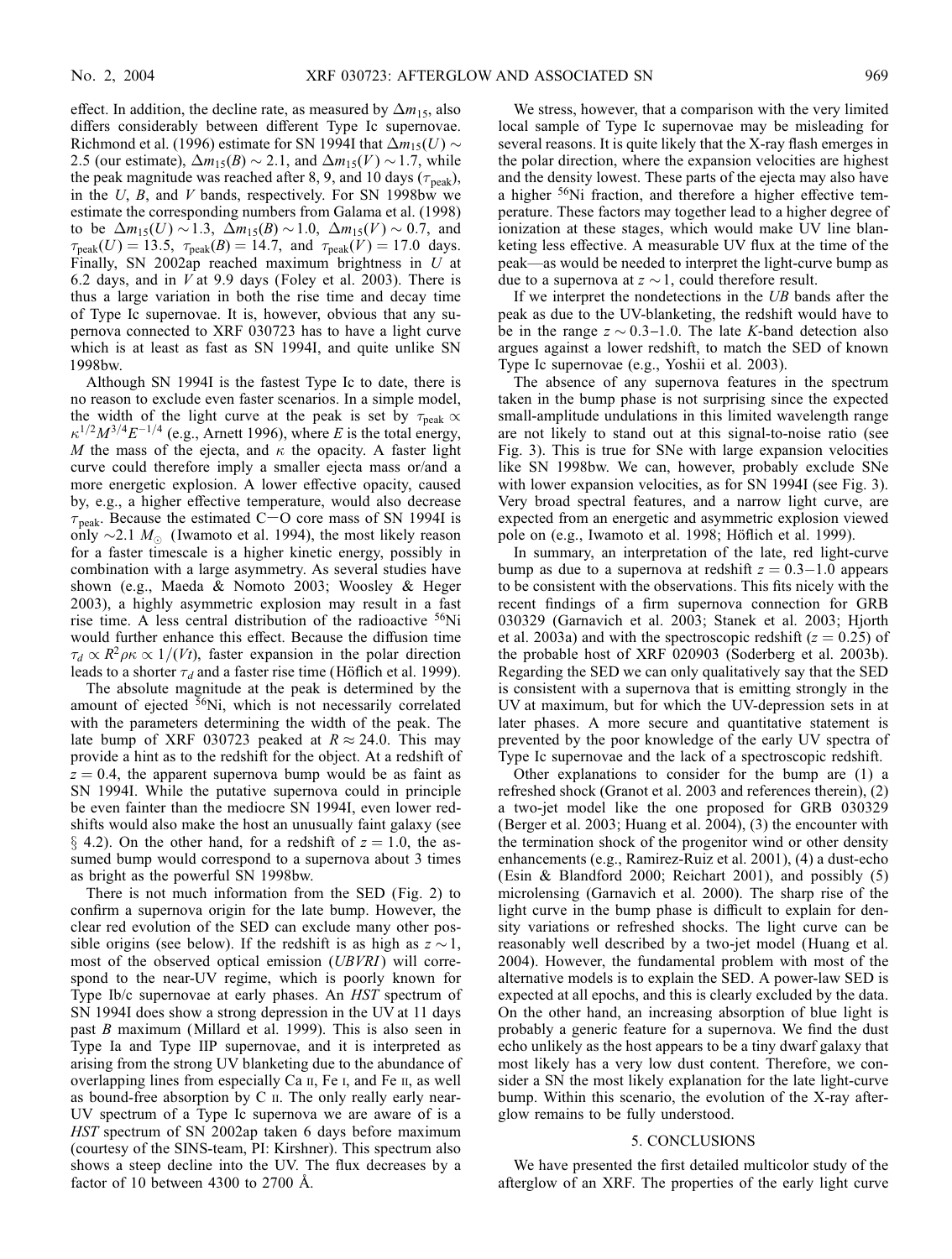are in agreement with the predictions for off-axis classical GRBs both in the fireball and cannonball models. After the first week there is a strong bump in the light curve, peaking at around 16 days after the XRF. The SED after the peak of the bump becomes significantly redder and can no longer be fitted by a power law. We have considered the possible interpretations of this bump, e.g., an underlying supernova, a second jet, a refreshed shock or an encounter with a density enhancement. We conclude that a SN is the most likely explanation since no other model can qualitatively explain the evolution of the SED. We also present deep spectroscopy of the burst both in the afterglow and in the bump phase. Unfortunately, no redshift determination has resulted from the spectra as there are no significant absorption or emission lines detected. A firm upper limit of  $z \le 2.3$  on the redshift is established from the lack of any Ly $\alpha$  forest lines in the afterglow spectrum. If the bump in the light curve is indeed due to a supernova the most likely redshift is in the range  $\sim 0.3-$ 1.0. The lack of significant absorption lines in the afterglow spectrum and the lack of any indication of extinction in the afterglow SED is indicative that the progenitor was in an environment with lower density than typically found for GRBs. The host galaxy has not been unambiguously detected. From the upper limit of  $R \ge 27.0$  and the preferred redshift

- Allen, C. W. 2000, Allen's Astrophysical Quantities ed. A. N. Cox (4th ed; New York: Springer)
- Amati, L., et al. 2002, A&A, 390, 81
- Andersen, M. I., et al. 1999, Science, 283, 2075
- ———. 2000, A&A, 364, L54
- Arnett, W. D. 1996, Supernovae and Nucleosynthesis (Princeton: Princeton Univ. Press)
- Atteia, J.-L., et al. 2004, preprint (astro-ph/0312371)
- Band, D., et al. 1993, ApJ, 413, 281
- Barraud, C., et al. 2003, A&A, 400, 1021
- Berger, E., et al. 2003, Nature, 426, 154
- Beuermann, K., et al. 1999, A&A, 352, L26
- Bloom, J. S., et al. 2003, ApJ, 599, 957
- Butler, N., et al. 2004, preprint (astro-ph/0401020)
- Castro, S., et al. 2003, ApJ, 586, 128
- Castro-Tirado, A. J., et al. 1994, in AIP Conf. Proc. 404, Gamma-Ray Bursts, ed. Fishman, G. J., Brainerd, J. J., & Hurley, K. H. (New York: AIP), 17
- Clocchiatti, A., Wheeler, J. C., Brotherton, M. S., Cochran, A. L., Wills, D., Barker, E. S., & Turatto, M. 1996, ApJ, 462, 462
- Dado, S., Dar, A., & de Rújula, A. 2003, A&A, in press (astro-ph/0309294)
- Dermer, C. D., Chiang, J., & Böttcher, M. 1999, ApJ, 513, 656
- Esin, A. A., & Blandford, R. 2000, ApJ, 534, L151
- Foley, R. J., et al. 2003, PASP, 115, 1220
- Fox, D. B. 2002, GCN 1387
- Fox, D. B., Kaplan, D. L., Kulkarni, S. R., & Nechita, A. 2003, GCN 2323
- Frail, D. A. 2003, GCN 2473
- Fukugita, M., Shimasaku, K., & Ichikawa, T. 1995, PASP, 107, 945
- Fynbo, J. P. U., et al. 2001a, A&A, 373, 796
- 2001b, in Proc. MPA/ESO/MPE/USM Joint Astronomy Conf., Lighthouses of the Universe: The Most Luminous Celestial Objects and Their Use for Cosmology, ed. M. Gilfanov, R. Sunyaev, & E. Churazov (Garching: Springer), 187
- ———. 2003, GCN 2403 Galama, T. J., et al. 1998, Nature, 395, 670
- 
- Garnavich, P., Loeb, A., & Stanek, K. Z. 2000, ApJ, 544, 11 Garnavich, P., Matheson, T., Olszewski, E. W., Harding, P., & Stanek, K. Z.
- 2003, IAU Circ. 8114
- Granot, J., Nakar, E., & Piran, T. 2003, Nature, 426, 138
- Granot, J., Panaitescu, A., Kumar, P., & Woosley, S. E. 2002, ApJ, 570, L61
- Harrison, F. A., et al. 2001, GCN 1143
- Heise, J., in 't Zand, J., & Kippen, R. M. 2003, in AIP Conf. Proc. 662, Gamma-Ray Bursts and Afterglow Astronomy, ed.G . R. Ricker & R. K. Vanderspek (Melville: AIP), 229
- Heise, J., in 't Zand, J., Kippen, R. M., & Woods, P. M. 2001, in Gamma-ray Bursts in the Afterglow Era ed. E. Costa & F. Frontera (Berlin: Springer), 16

range of  $z \approx 0.3-1.0$  we conclude that the host is a dwarf galaxy.

This paper is based on observations collected by the Gamma-Ray Burst Collaboration at ESO (GRACE) at the European Southern Observatory, Paranal, and La Silla, Chile. We thank the ESO staff for their help in securing the service mode data reported here. This publication makes use of data products from the Two Micron All Sky Survey, which is a joint project of the University of Massachusetts and the Infrared Processing and Analysis Center/California Institute of Technology, funded by the National Aeronautics and Space Administration and the National Science Foundation. The allocation of observing time by IJAF at the Danish 1.54 m telescope on La Silla is acknowledged. A. J. Castro-Tirado acknowledges the time devoted to the GRB target of opportunity program within the MOA Project at Mount John. We acknowledge benefits from collaboration within the EU FP5 Research Training Network ''Gamma-Ray Bursts: An Enigma and a Tool.'' This work was also supported by the Danish Natural Science Research Council (SNF) and by the Carlsberg Foundation.

- REFERENCES
	- Hjorth, J., et al. 2003a, Nature, 423, 847
	- ———. 2003b, ApJ, 597, 699
	- Holland, S. T., et al. 2003, AJ, 125, 2291
	- Huang, Y. F., Wu, X. F., Dai, Z. G., Ma, H. T., & Lu, T. 2004, ApJ, 605, 300
	- Höflich, P., Wheeler, J. C., & Wang, L. 1999, ApJ, 521, 179
	- Iwamoto, K., et al. 1994, ApJ, 437, 115
	- ———. 1998, Nature, 395, 672
	- Jensen, B. L., et al. 2001, A&A, 370, 909
	- $-$ . 2003, GCN 2321
	- Jha, S., et al. 2001, ApJ, 554, L155
	- Kawai, N., et al. 2003, GCN 2412
	- Kippen, R. M., et al. 2002, in AIP Conf. Proc. 662, Gamma-Ray Bursts and Afterglow Astronomy, ed. G. R. Ricker & R. K. Vanderspek (Melville: AIP), 244
	- Kouveliotou, C., et al. 2004, ApJ, 608, 872
	- Lamb, D. Q., Donaghy, T. Q., & Graziani C. 2003, ApJ, submitted (astro-ph/ 0312634)
	- Levan, A., et al. 2002, GCN 1761
	- Maeda, K. & Nomoto, K. 2003, ApJ, 598, 1163
	- Metzger, M. R., et al. 1997, Nature, 387, 879
	- Millard, J., et al. 1999, ApJ, 527, 746
	- Møller, P., et al. 2002, A&A, 396, L21
	- Nemiroff, R. J., et al. 1994, ApJ, 435, L121
	- Panaitescu, A., & Kumar, P. 2002, ApJ, 571, 779
	- Patat, F., et al. 2001, ApJ, 555, 900
	- Pedersen, H., et al. 1998, ApJ, 496, 311
	- Pei, Y. C. 1992, ApJ, 395, 130
	- Preece, R. D., Mallozzi, R. S., Pendleton, G. N., & Paciesas W. S. 2000, ApJS, 126, 19
	- Price, P. A., et al. 2001, ApJ, 549, L7
	- Prigozhin, G., et al. 2003, GCN 2313
	- Prochaska, J. S., et al. 2004, ApJ, submitted (astro-ph/0402085)
	- Ramirez-Ruiz, E., Dray, L. M., Madau, P., & Tout, C. A. 2001, MNRAS, 327, 829
	- Reichart, D. E. 2001, ApJ, 554, 643
	- Rhoads, J. E. 2003, ApJ, 591, 1097
	- Richmond, M. W., et al. 1996, AJ, 111, 327
	- Ricker, G., et al. 2002, GCN 1530
	- Rossi, E., Lazzati, D., & Rees, M. J. 2002, MNRAS, 332, 945
	- Schlegel, D. J., Finkbeiner, D. P., & Davis, M. 1998, ApJ, 500, 525
	- Simon, V., Hudec, R., Pizzichini, G., & Masetti, N. 2001, A&A, 377, 450
	- Smith, D. A, Akerlof C. W., & Quimby R. 2003a, GCN 2338
	- Smith, D. A., et al. 2003b, BAAS, 203, 132.01
	- Soderberg, A. M., Berger, E., & Frail, D. A. 2003, GCN 2330
	- Soderberg, A. M., et al. 2003, AAS Meeting, 203, 132.07